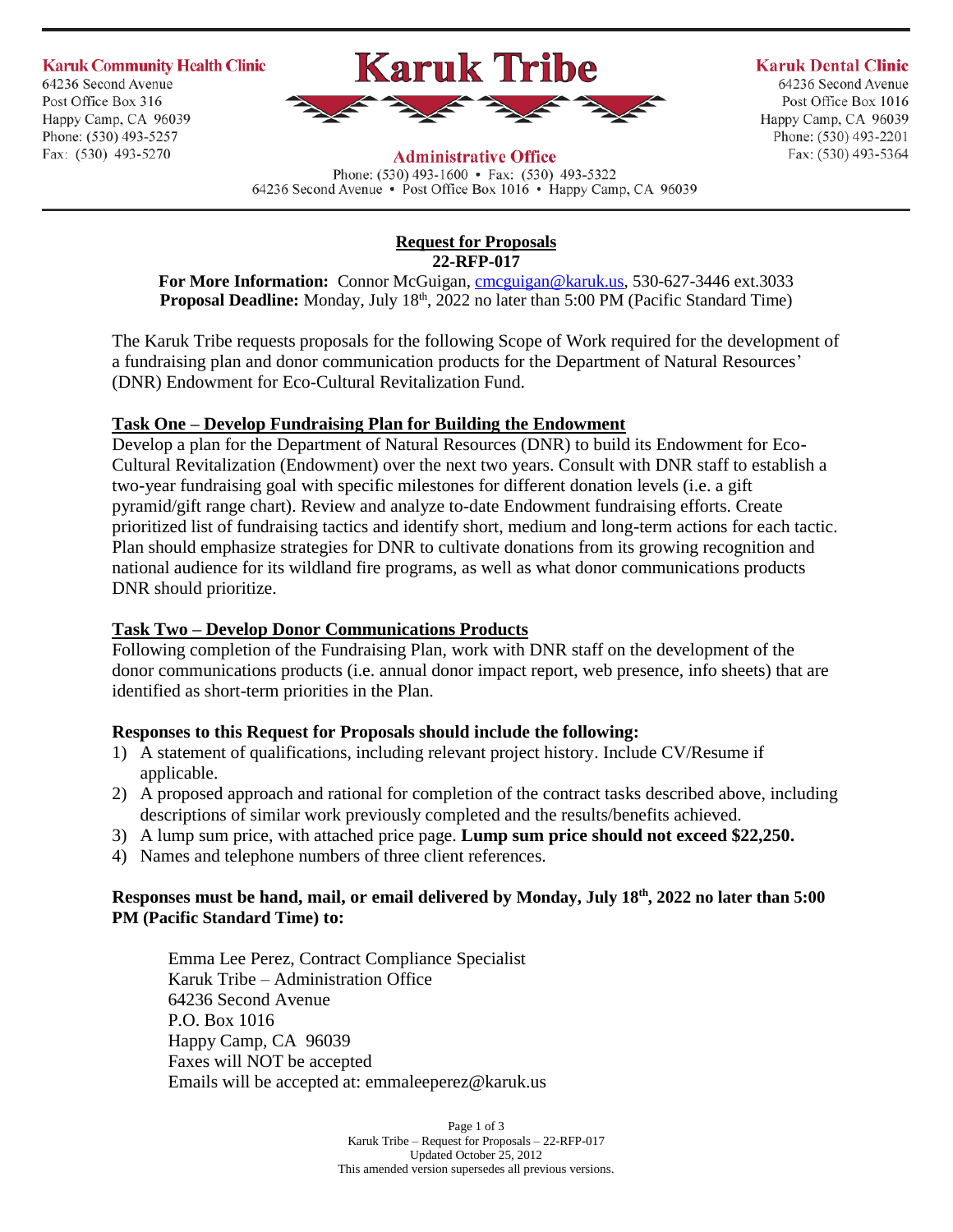| <b>Price Page for 22-RFP-017</b> |  |  |  |
|----------------------------------|--|--|--|
|----------------------------------|--|--|--|

**Proposal Submitted by: Name:** Phone **Number: E-mail:** Fax **Number: Amount requested to be compensated for each** Task**:** • Task One: \_\_\_\_\_\_\_\_\_\_\_\_\_\_\_\_\_\_\_\_\_\_\_ • Task Two: **List previous experience providing fundraising campaign support below: List up to three references with phone numbers below:** 1)

2) 3)

\_\_\_\_\_\_\_\_\_\_\_\_\_\_\_\_\_\_\_\_\_\_\_\_\_\_\_\_\_\_\_\_\_\_\_\_\_\_\_\_\_\_\_\_\_\_\_\_\_\_\_\_\_\_\_\_\_\_\_\_\_\_\_\_\_\_\_\_\_\_\_\_\_\_\_\_\_\_\_\_\_\_\_\_\_

\_\_\_\_\_\_\_\_\_\_\_\_\_\_\_\_\_\_\_\_\_\_\_\_\_\_\_\_\_\_\_\_\_\_\_\_\_\_\_\_\_\_\_\_\_\_\_\_\_\_\_\_\_\_\_\_\_\_\_\_\_\_\_\_\_\_\_\_\_\_\_\_\_\_\_\_\_\_\_\_\_\_\_\_\_

**Other Comments:**

**Indian Preference will apply in the selection process in accordance with the Indian Preference Act of 1934 (Title 25, USC, Section 47) and/or the Tribal Employment Rights Ordinance (TERO), based on funding source requirements.**

**All contracts that exceed \$2,500.00 shall be subject to a two percent (2%) Tribal Employment Rights Fee in accordance with the TERO Ordinance.**

**If applicable, construction contracts in excess of \$2,000, when required by Federal grant program legislation, are subject to compliance with the Davis-Bacon Act (40 USC 276a to a-7) as supplemented by Department of Labor regulations (29 CFR part 5).**